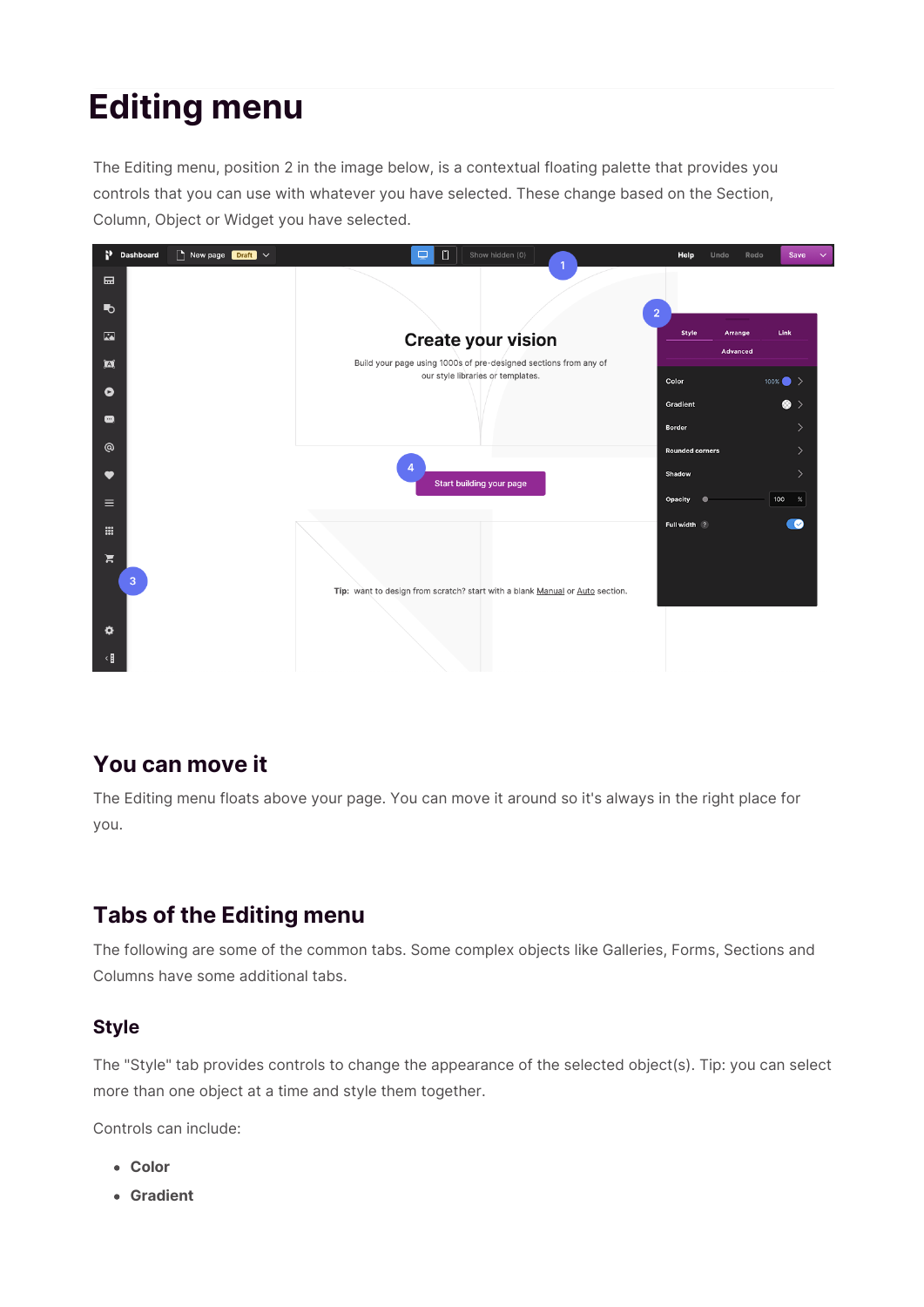- **Border**
- **Rounded corners**
- **Shadow**
- **Opacity**
- **Full width toggle**. When on, Full width will make the selected object span the width of the column.

### **Arrange**

The "Arrange" tab gives you control over the placement, grouping, and hiding of an object.

Within the arrange tab you can expect controls that will allow you to do the following.

- **Adjust the location of an object**
- **Adjust the size of an object**
- **Rotate an object** (Manual column only)
- **Create space below an object** (Auto column and Auto groups only)
- **Create a group of objects**
- **Lock objects in place**
- **Hide objects**

#### Learn more about the Arrange tab

#### **Link**

The "Link" tab allows you to assign a link whether this be a link to another page on your site or a site on the web.

You can create a link to the following:

- **Another Pagecloud page**
- **A section on a page**
- **An email**
- **Another website**
- **A phone number**
- **A video Lightbox**

#### Learn more about Linking

#### **Advanced**

The "Advanced" tab provides you with some powerful features that may require some additional expertise.

You can find the following controls in Advanced:

- **CSS Selectors.** Apply custom css ID and classes to the selection.
- **Data attributes**